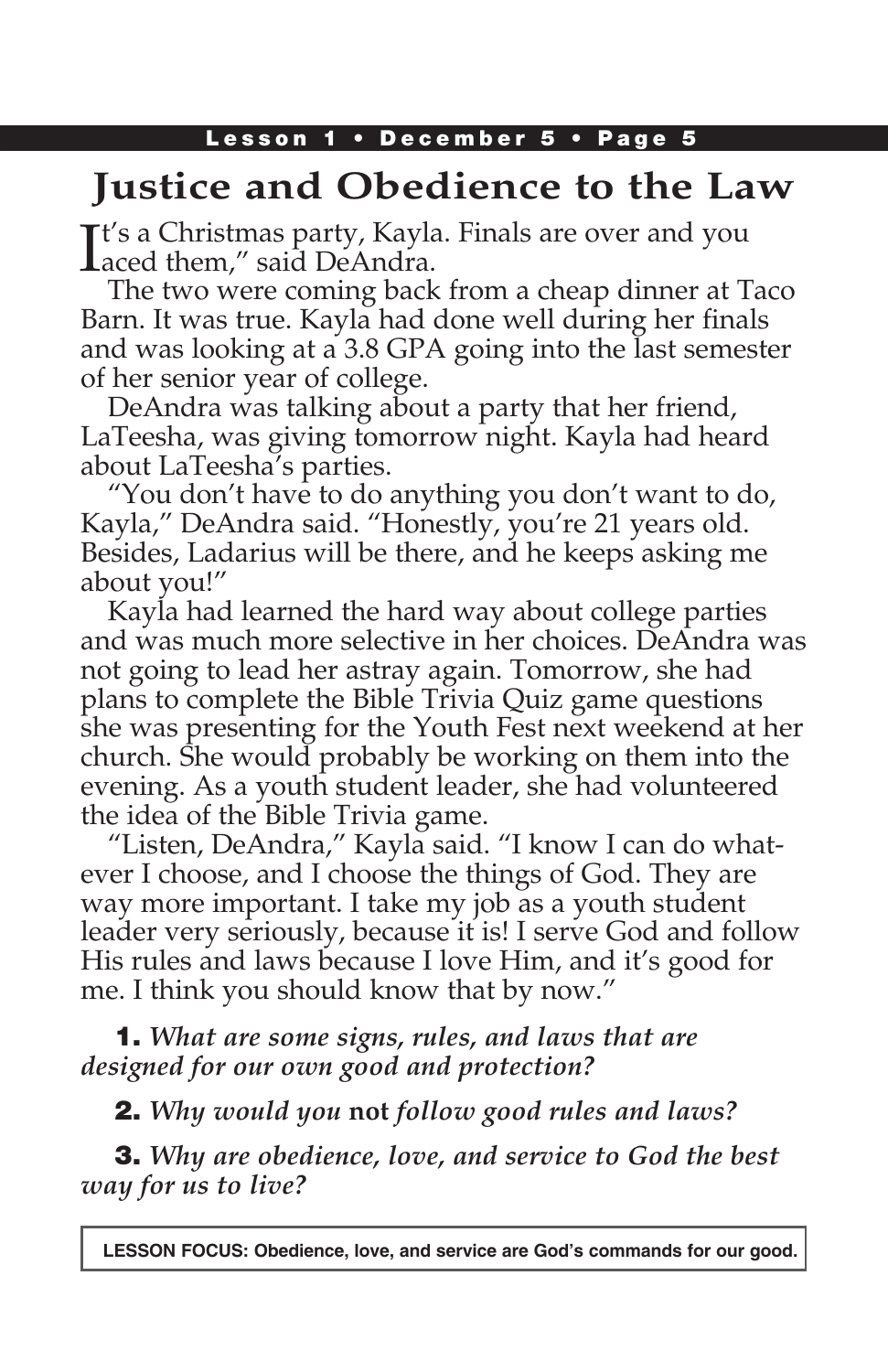### Hear God's Decrees

*Deuteronomy 5:1b-3; 10:12-13, KJV* **5:1b Hear, O Israel, the statutes and judgments which I speak in your ears this day, that ye may learn them, and keep, and do them.**

**2 The Lord our God made a covenant with us in Horeb. 3 The Lord made not this covenant with our fathers, but with us, even us, who are all of us here alive this day. 10:12 And now, Israel, what doth the LORD thy God require of thee, but to fear the LORD thy God, to walk in all his ways, and to love him, and to serve the LORD thy God with all thy heart and with all thy soul, 13 To keep the commandments of the Lord, and his statutes, which I command thee this day for thy good?**

*Deuteronomy 5:1b-3; 10:12-13, NIV* 

**5:1bHear, Israel, the decrees and laws I declare in your hearing today. Learn them and be sure to follow them. 2 The Lord our God made a covenant with us at Horeb. 3 It was not with our ancestors**  that the LORD made this cov**enant, but with us, with all of us who are alive here today.**

**10:12And now, Israel, what does the Lord your God ask of you but to fear the LORD your God, to walk in obedience to him, to love him, to serve the Lord your God with all your heart and with all your soul, 13and to observe the Lord's commands and decrees that I am giving you today for your own good?**

Moses called the people to hear God's statutes and laws before entering the promised land. The Hebrew word for "hear," *shama*, is also translated "hearken and understand." Hearing God involves actively listening to Him and seeking to understand His will for us when we do.

Moses reminded the people that the Lord made the original covenant with this generation's "ancestors" (vs. 3), but it was timeless. All succeeding generations including those "who are alive . . . today" should have a living relationship with God.

Moving ahead to chapter 10, we find Moses asking his people a rhetorical question about what God required of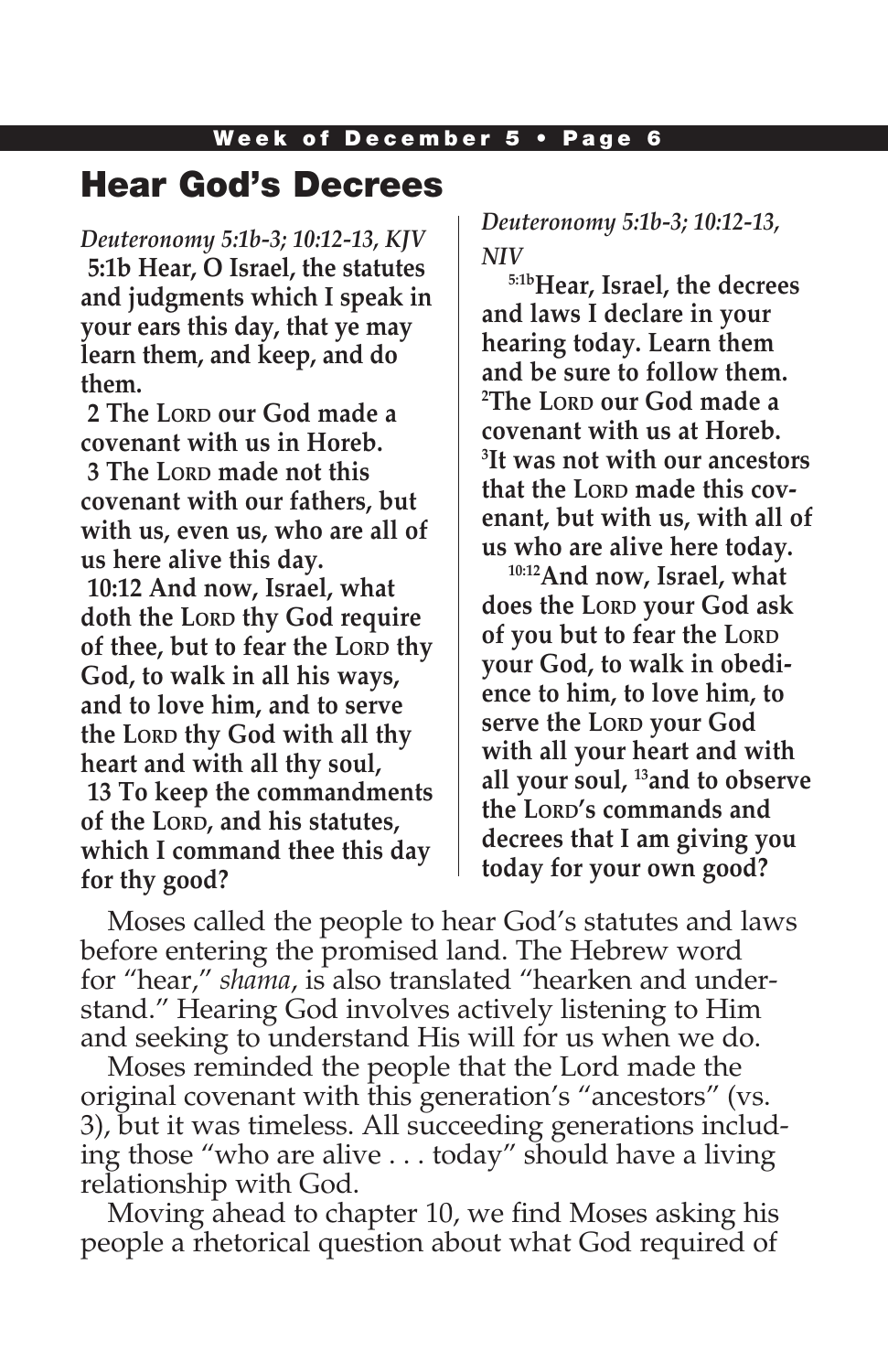them. When God's people hearken to Him as He speaks through His Word, their hearts will be filled with a holy fear and reverence for Him. In turn, they will keep His commandments and love and serve Him and others with everything they are. Thus they will strengthen their fellowship with God and enjoy the fullness of life that comes with a closer walk with Him.

4. *What were God's people to do with His decrees and laws?*

5. *With whom did God make His covenant?*

6. *What does God ask of His people?*

## Hold Fast to God's Commandments

*Deuteronomy 27:1-5, KJV*  **1 And Moses with the elders of Israel commanded the people, saying, Keep all the commandments which I command you this day. 2 And it shall be on the day when ye shall pass over Jordan unto the land which the LORD thy God giveth thee, that thou shalt set thee up great stones, and plaister them with plaister:**

**3 And thou shalt write upon them all the words of this law, when thou art passed over, that thou mayest go in unto the land which the LORD thy God giveth thee, a land that floweth with milk and honey; as the LORD God of thy fathers hath promised thee.**

**4 Therefore it shall be when ye be gone over Jordan, that ye shall set up these stones, which I command**  *Deuteronomy 27:1-5, NIV* 

**1 Moses and the elders of Israel commanded the people: "Keep all these commands that I give you today. 2 When you have crossed the Jordan into the land the LORD your God is giving you, set up some large stones and coat them with plaster. 3 Write on them all the words of this law when you have crossed over to enter the land the LORD your God is giving you, a land flowing with milk and honey, just as the Lord, the God of your ancestors, promised you. 4 And when you have crossed the Jordan, set up**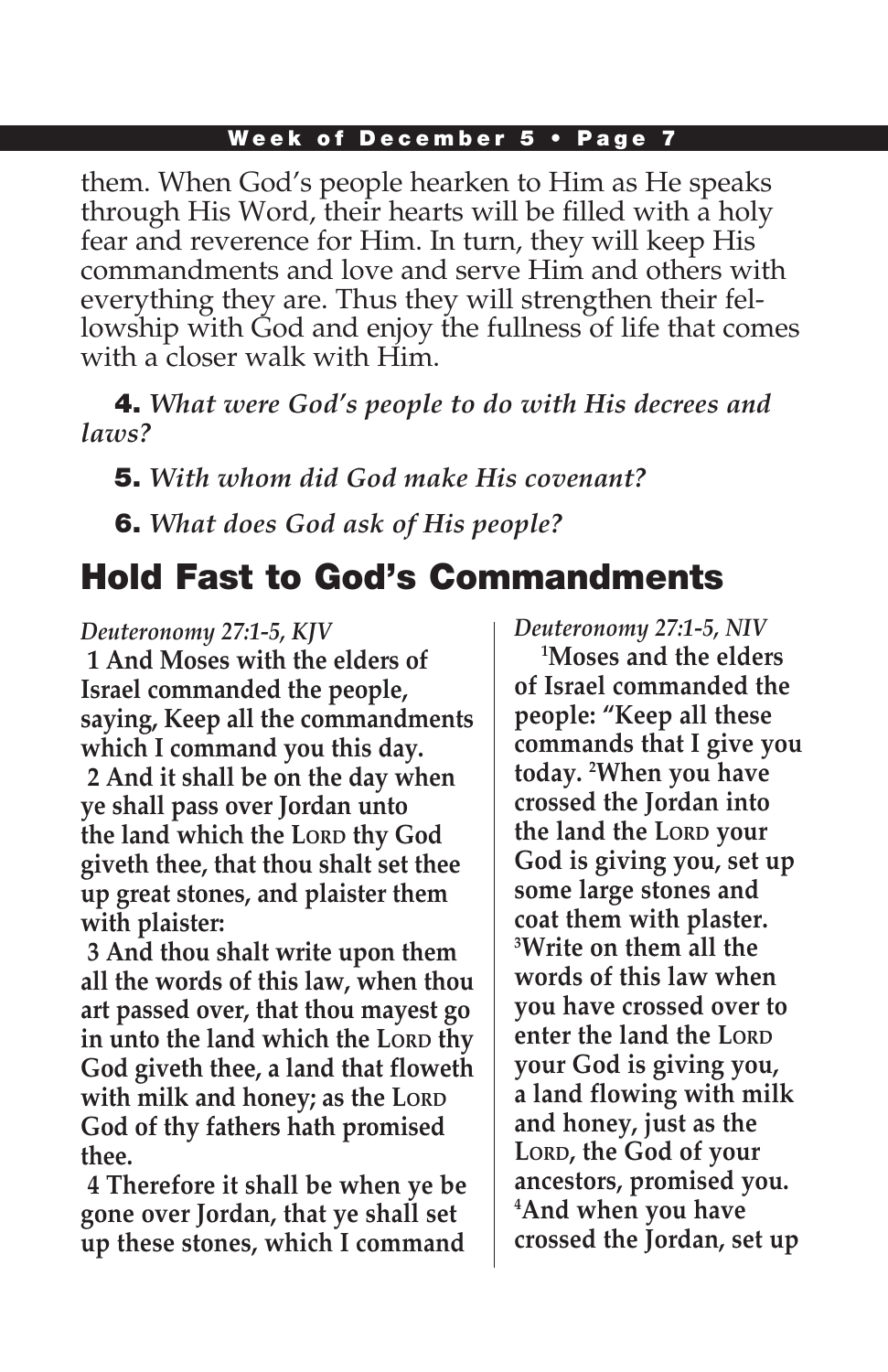**you this day, in mount Ebal, and thou shalt plaister them with plaister.**

**5 And there shalt thou build an altar unto the LORD thy God, an altar of stones: thou shalt not lift up any iron tool upon them.**

**these stones on Mount Ebal, as I command you today, and coat them with plaster. 5 Build there an altar to the**  LORD your God, an altar of **stones. Do not use any iron tool on them."**

Moses again reminded the people of the importance of keeping God's commands. The Hebrew word for "keep," *shamar* (vs. 1), speaks of the nightwatchman who is ever watchful for danger or attack. This is the picture of keeping God's commands that Moses gave the people.

But in the promised land, spiritual danger awaited, for the people there worshiped idols. By keeping God's commands and thereby setting up a spiritual watchman, the Israelites would be protecting themselves from the enemy.

After they had crossed the Jordan, they were to gather large, uncut stones and build an altar to the Lord on Mt. Ebal, near modern-day Nabulus. Once the stones were in place, they were to coat the altar with plaster and write God's commandments on it to help them remember they were His people and His words of life to them.

7. *What were God's people to build after crossing the Jordan River?* 

8. *What were they to write in the plaster and why?*

9. *How do God's people remember His truths today?*

# Herald God's Commandments

*Deuteronomy 27:6-10, KJV* **6 Thou shalt build the altar of the Lord thy God of whole stones: and thou shalt offer burnt offerings thereon unto the LORD thy God:**

**7 And thou shalt offer peace** 

*Deuteronomy 27:6-10, NIV* **6 "Build the altar of the Lord your God with fieldstones and offer burnt offerings on it to the Lord your God. 7 Sacrifice fellowship offerings there,**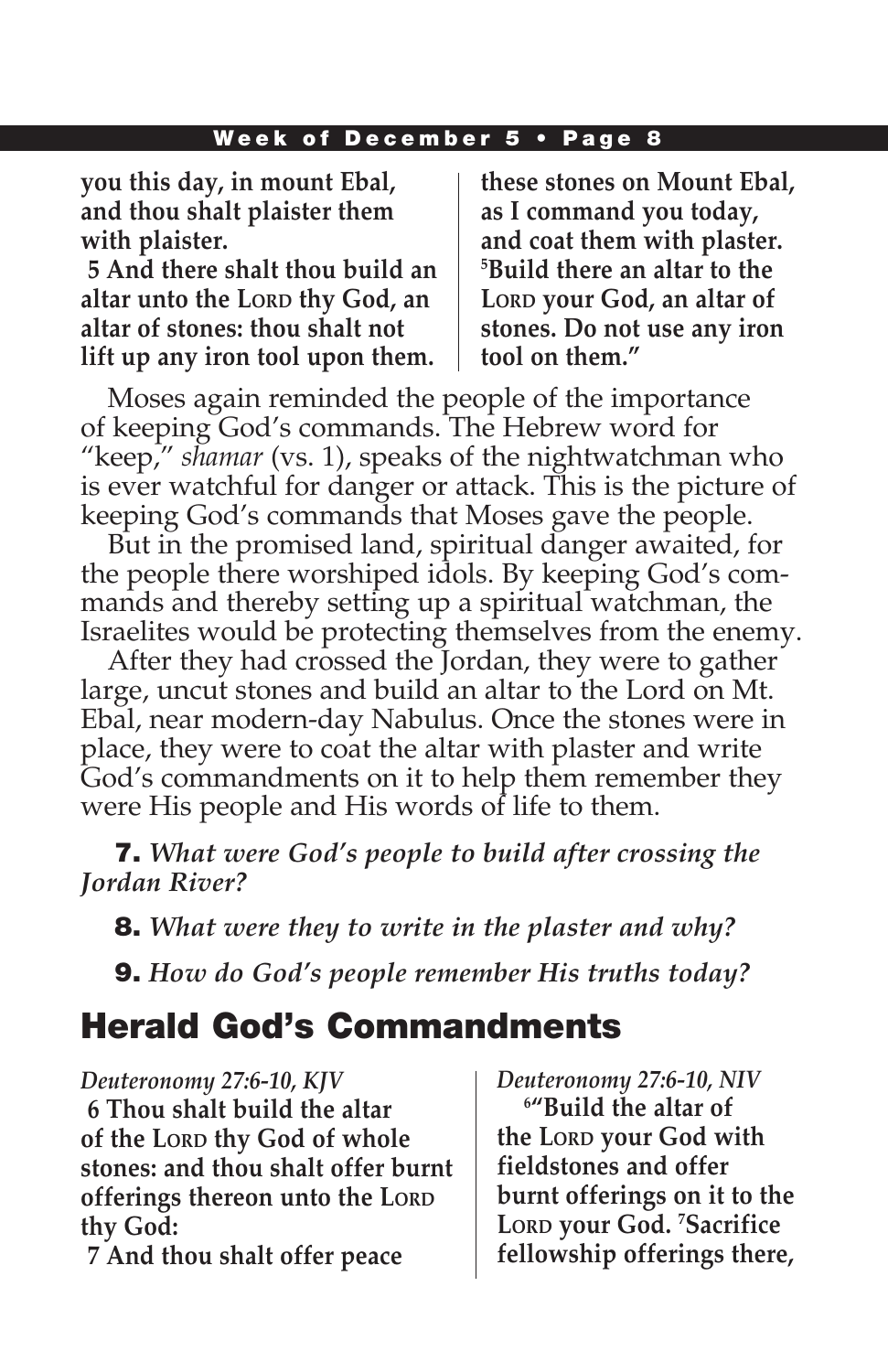**offerings, and shalt eat there,**  and rejoice before the LORD thy **God.**

**8 And thou shalt write upon the stones all the words of this law very plainly.**

**9 And Moses and the priests the Levites spake unto all Israel, saying, Take heed, and hearken, O Israel; this day thou art become the people of the LORD thy God. 10 Thou shalt therefore obey the voice of the LORD thy God, and do his commandments and his statutes, which I command thee this day.**

**eating them and rejoicing in the presence of the LORD your God. 8 And you shall write very clearly all the words of this law on these stones you have set up."**

**9 Then Moses and the Levitical priests said to all Israel, "Be silent, Israel, and listen! You have now become the people of the**  LORD **your God.** <sup>10</sup>Obey the LORD your God and follow **his commands and decrees that I give you today."** 

Not only was the altar to be a sign of remembrance, but it was also to be a place of holy sacrifice and worship. Moses proclaimed that these sacrifices would be burnt on the altar as "fellowship" (vs. 7) offerings to God. The Hebrew word for this offering, *shelem*, speaks of completeness and thankfulness for a restored relationship. This helps us understand that having peaceful fellowship with God means having a fully restored relationship with Him.

Finally, Moses again admonished the Israelites to obey the Lord who had delivered them out of bondage, protected them for 40 years in the wilderness, and was bringing them into the land of great abundance. The same is true for us today. He has delivered us from the bondage of sin, is with us every step of our sojourning here on earth, and will one day bring us into eternal glory with Him.

10. *Along with writing God's commandments on the altar of stones, what else were the people to do on it?*

11. *What admonishment did Moses again give the people at the end of this passage?*

12. *How can we lovingly obey and serve the Lord today?*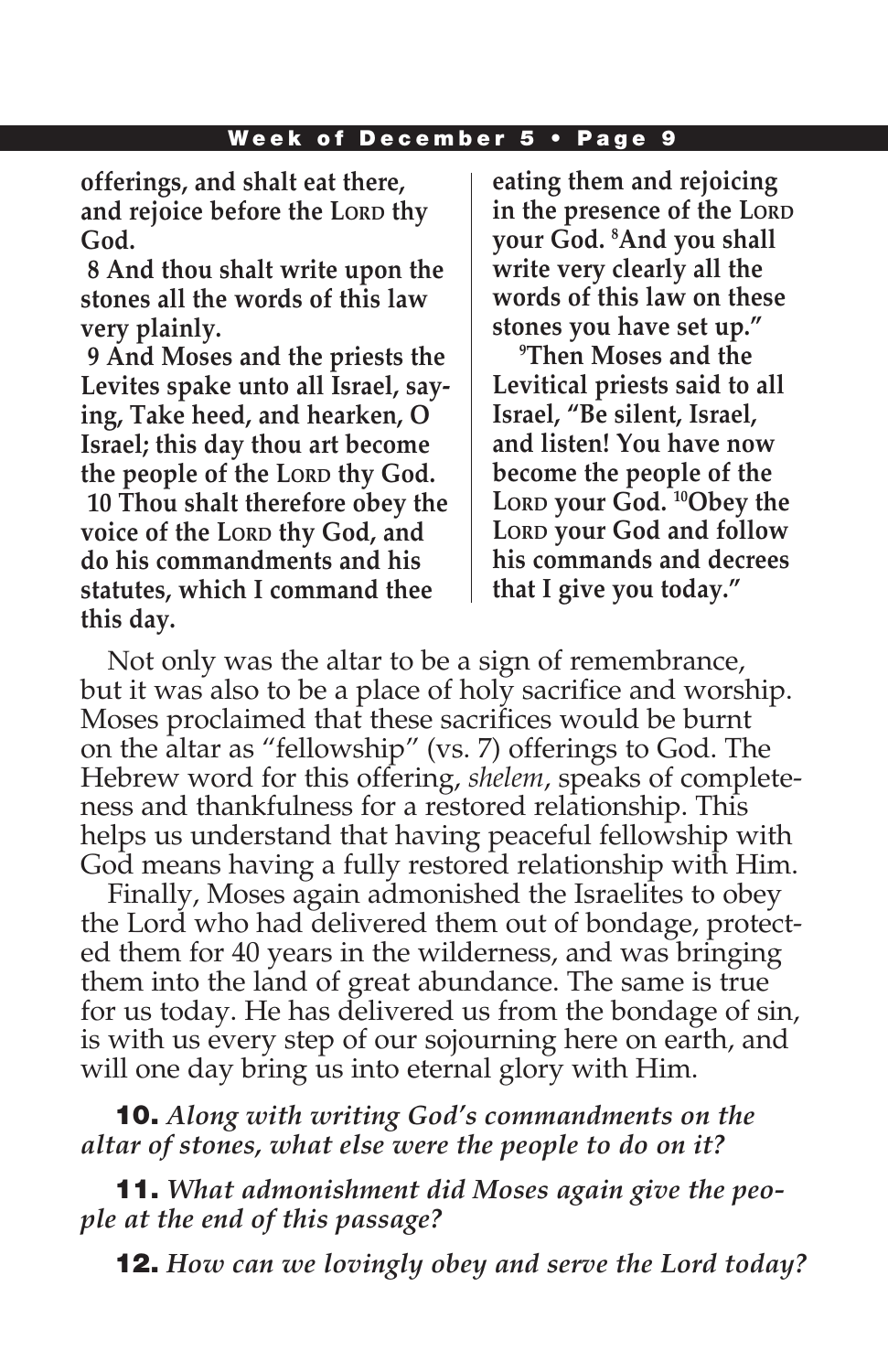### Week of December 5 • Page 10 Justice, Judgment, and Obedience

We are commanded to live just and holy lives in the midst of a perverse and crooked generation. As the prophet Micah said, "He hath shewed thee, O man, what is good; and what doth the Lord require of thee, but to do justly, and to love mercy, and to walk humbly with thy God?" (6:8, KJV). Every Christian must shine as a light out of darkness. We can do that when we press toward the Lord by obeying His Word, serving Him through service to others, and loving those we would prefer not to love.

Evil men are waxing worse and worse. Innocent blood is being shed every day. People practice idolatry by worshiping false gods of money, power, and pleasure. Immorality is hailed as the new standard while religious freedom is under attack. Still, we must remain a light that shines out of darkness even so "much the more as you see the day approaching" (Heb. 10:25).

Although we may be angry because we sometimes see the unjust application of the law, we must not sin! Rather, let us lead the harvest toward the true Judge, the Righteous One, for salvation. It does us no good to just talk about loving and obeying the Lord if we are useless examples. "The effectual fervent prayer of a righteous man availeth much" (Jas. 5:16), but we must be serving God ourselves in obedience and love if we are to point people to a saving knowledge of the Lord.

Ultimately, we must follow our Lord's example—not our emotions—as we pray and believe that He rewards the righteous and punishes the wicked. We must not promise what we have no intention of doing but repent and do the will of God from our hearts.

### 13. *How can we keep God's commands each day?*

14. *In what ways are justice, judgment, and obedience connected?*

15. *How do we demonstrate that we are ready to serve the Lord?*